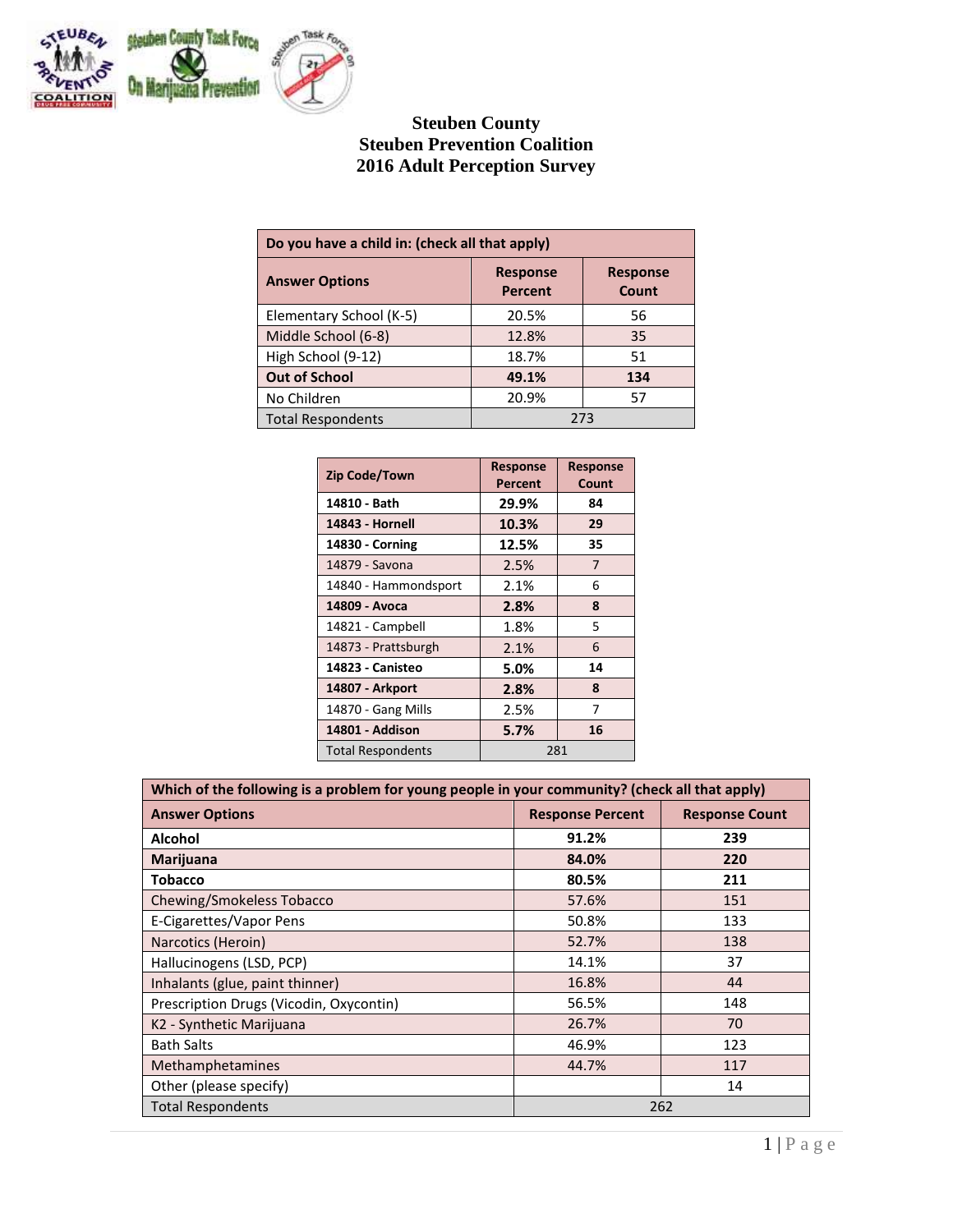## **Other Comments - Which of the following is a problem for young people in your community?**

- Problems for individuals, but not wide-spread, community problem
- OTC drugs (Triple C's, etc.)
- There's nothing for teens to do in our county
- 8 balls/cocaine, NYQUIL
- Crack, cocaine
- No idea
- Molly
- Unsure about underage drinking
- Fentynal
- Spice, Molly, benzodiazepine (Xanax, etc.)
- Misuse of prescription drugs
- I don't know
- Parents that do not supervise them
- Relevant Teen Helpline searches in order of frequency: drug abuse, alcohol abuse, stop smoking



- I'm only counting kids under 18.
- don't really know
- I don't have kids, but I'm only going by what I hear and assume
- Not certain as I don't have a young person in my home.
- Not sure since my children are older; my grandchildren(ages 3 to 10) have not indicated a problem
- Do see the issue first hand but rather by third party description.
- I do not know
- I don't it's as bad as it used to be
- unknown
- I don't see a big difference in numbers from earlier years, except we got away with it more and there were more parties on back roads and multiple house parties. I think more kids are closet drinking more often now and there seems to be more addiction.
- Don't know
- NOT SURE
- recently I have not personally heard of problems with underage drinking
- not really sure. my child is only one and I don't interact much in the community
- Don't know
- I do not hear much about underage drinking mainly the abuse of drugs.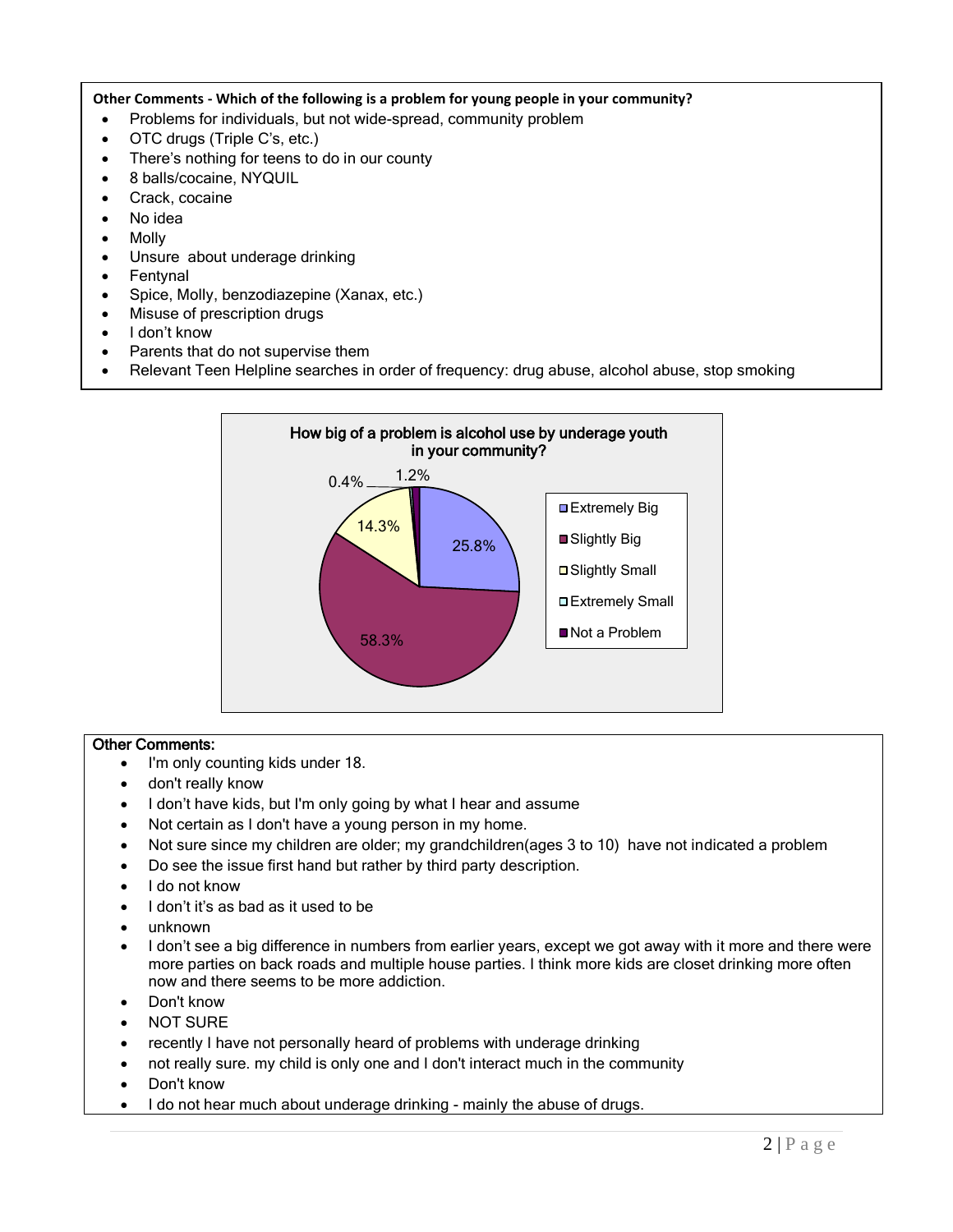- no personal knowledge
- I don't have direct knowledge
- In our communities, underage drinking is viewed by some of the parents as a rite of passage.

| Do you think parents/adults host parties in your community where alcohol is<br>available or provided to youth under the age of 21? |       |     |  |
|------------------------------------------------------------------------------------------------------------------------------------|-------|-----|--|
| <b>Response</b><br><b>Response</b><br><b>Answer Options</b><br><b>Percent</b><br>Count                                             |       |     |  |
| <b>Yes, Definitely</b>                                                                                                             | 56.2% | 146 |  |
| Unsure                                                                                                                             | 38.5% | 100 |  |
| No, Probably Not                                                                                                                   | 4.2%  | 11  |  |
| No, Definitely Not                                                                                                                 | 1.2%  | 3   |  |
| <b>Total Respondents</b>                                                                                                           | 260   |     |  |

- I feel like I hear about this less that we used to in the past so perhaps it's occurring less?
- I know I never did!
- No but common sense dictates that minors will drink alcohol discreetly without adults knowing about it. If a person at 18 can fight and die in the military they should be allowed to drink.
- Probably
- no personal knowledge
- I would have checked Yes, Most likely. If that option existed
- I know for sure it is occurring in the Arkport area as my kids tell me of the parties, the houses and whose land they are on.



- Greatest risks occur when they drive, when they binge and risk alcohol poisoning, when they have unprotected sex. Better education and a less puritanical approach to consumption would probably help. We live in an area where wine, beer, and spirits are important commodities to our economy. People should be taught to appreciate them and consume them in an appropriate way.
- The risk is enhanced because those 18-20 have to be sneaky about it.
- i think judging this question based on health, it would matter how much/often they are drinking, if they are an occasional drinker than I would assume their health would be fine. However, they are at a greater risk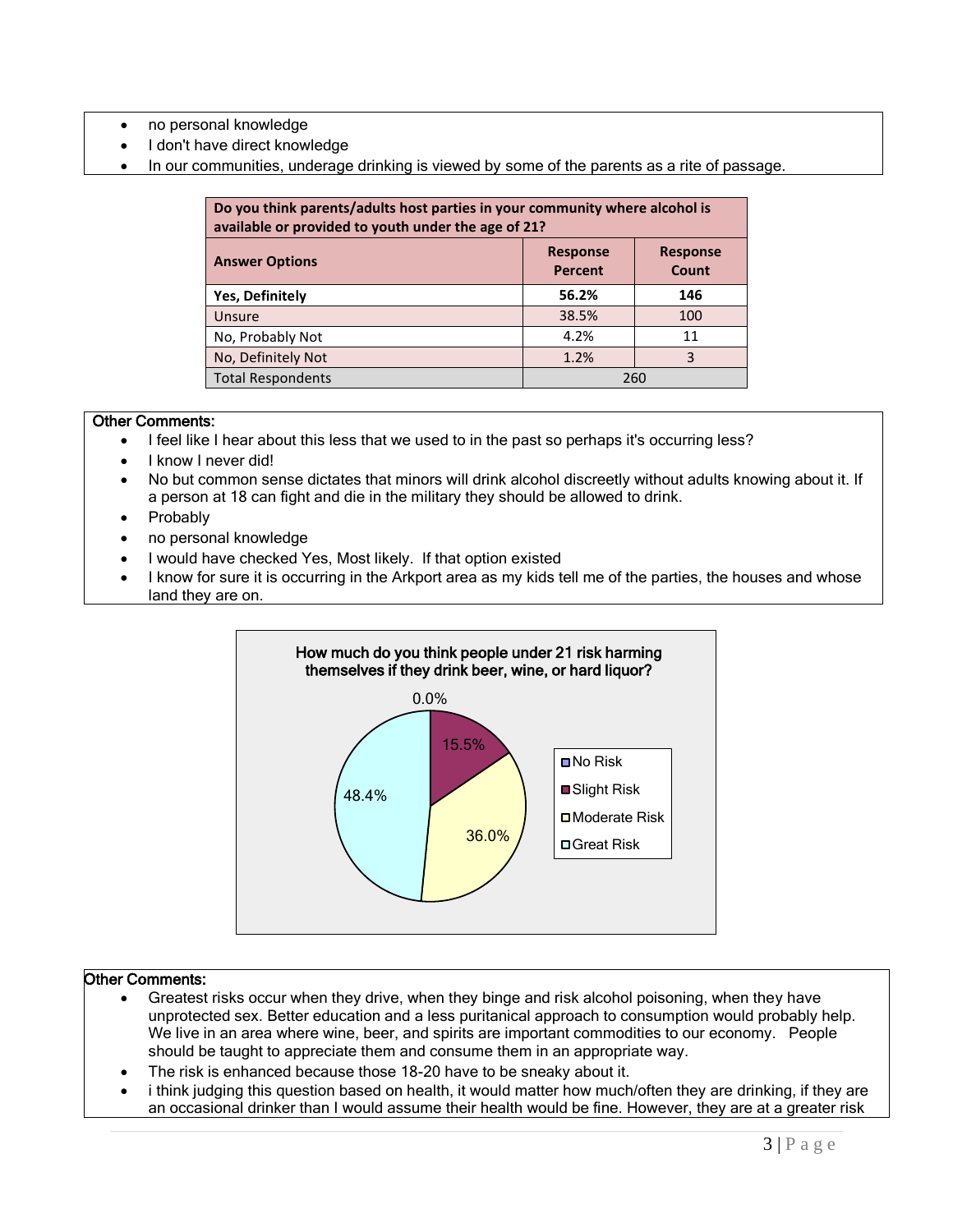for harming themselves perhaps physically because they lack a more mature understanding of limits and the affect alcohol has on judgment (car accidents, etc)

- The brain is still developing an the damage to the brain may not be known until late.
- Developmental damage as well as elevated risk of injury to operating a motor vehicle or recreational vehicle.
- BASED ON THE AMOUNT CONSUMED
- It starts out as just having a good time w/ your friends, but the tendency becomes set to continue and/or increase drinking.
- adults can't even hold there alcohol well so I doubt they can
- depends on amount drank and circumstances
- Depends on their consumption, studies show becoming intoxicated even once before the age of 18 significantly increases the chance of alcohol related problems later in life.
- There is ALWAYS the risk of habitual dependence even if the body isn't physically harmed. Which can be worse!
- Depends how much. Research has been done one this.
- Depends on the age and circumstance. To me partying is an issue but having a small glass of wine to celebrate with family isn't.
- depends how much
- $\bullet$  unsure
- My concern is higher for them harming others.
- It depends on the parent and what they are teaching there children. If the child is not armed with information about drinking they are more prone to harming themselves.

| Which of the following best describes your attitude about alcohol use by<br>underage youth (under 21)? |                                   |                          |  |
|--------------------------------------------------------------------------------------------------------|-----------------------------------|--------------------------|--|
| <b>Answer Options</b>                                                                                  | <b>Response</b><br><b>Percent</b> | <b>Response</b><br>Count |  |
| Should not use until they are 21                                                                       | 61.8%                             | 160                      |  |
| Should be allowed to use before they are 21 with<br>adult supervision                                  | 7.7%                              | 20                       |  |
| Should be taught to use responsibly before they<br>are 21                                              | 27.4%                             | 71                       |  |
| Should be allowed to use before they are 21                                                            | 3.1%                              | 8                        |  |
| <b>Total Respondents</b>                                                                               | 259                               |                          |  |

- Let's look at Europe and other areas of the world and how they address drinking. In many European countries, youth learn to consume with their families. They can buy alcohol (beer and wine) and a young age. However, many can't get a drivers license until they are 18 and they have public transportation options that we don't. Our US approach has not worked. Definition of insanity: keep doing the same things and expect different results?
- $\bullet$  18
- do not believe in buying a "birthday drink"
- Used to be 18 in New York State
- I think that 21 is a fair age to begin alcohol use though I think a younger age would be alright if there was more teaching on being responsible. My issue with the age is - we send our 18-19 year olds to the military, but they can't drink? there is no balance. It should be both 18 or both 21.
- Should be taught to drink responsibly after age 21.
- but they are exposed prior to 21 so agree with being taught to use responsibly.
- I think that if someone joins the service that should be able to drink. If a person can risk their lives for their country they should be able to drink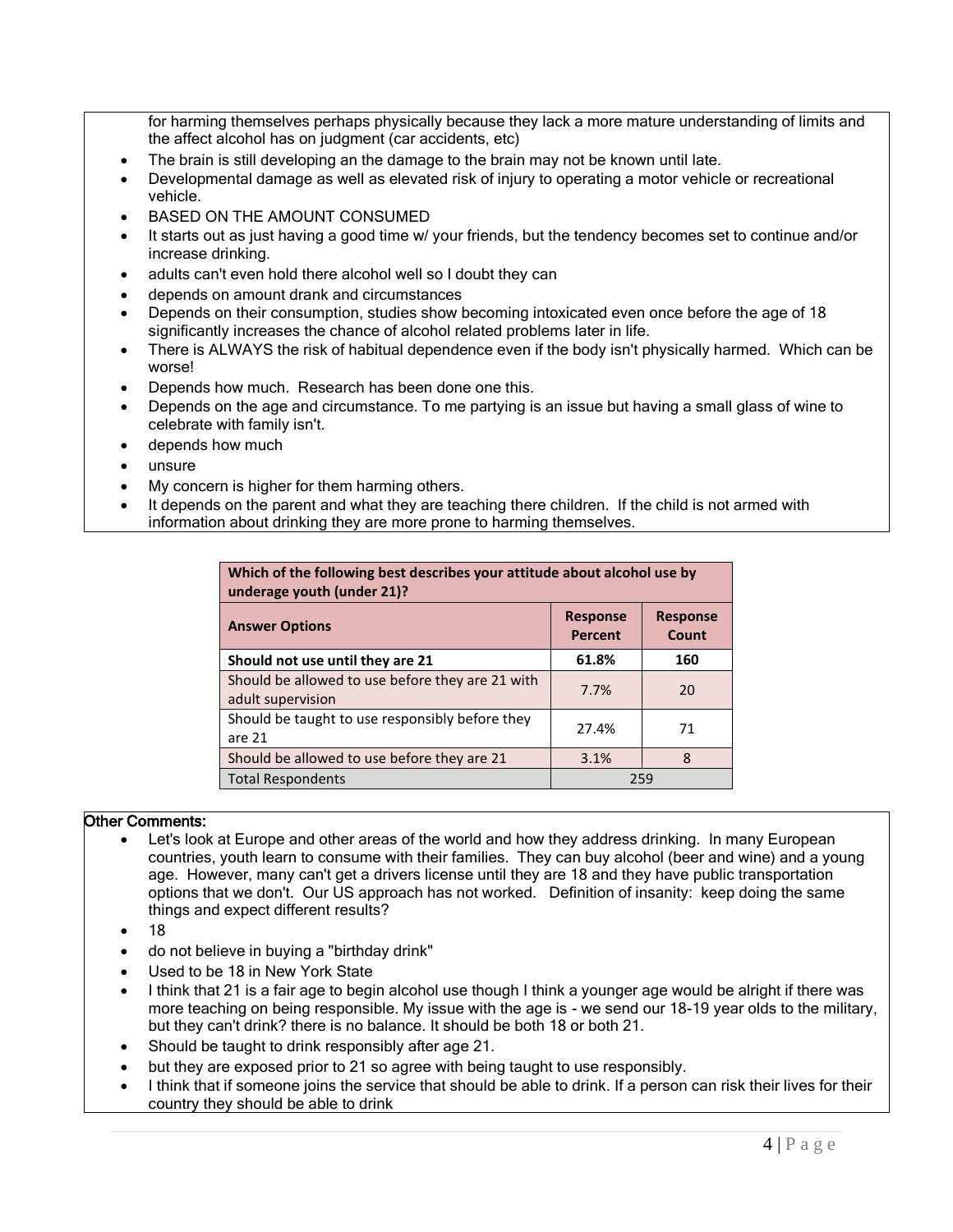- I do believe that if a young man or woman is serving in the military the drinking age should be waived for those individuals.
- For developmental reasons alone this would be a good idea.
- I believe that if we as a country are ok with giving our 18 year old sons and daughters a gun to take to a foreign land and defend us then we should be ok with teaching to use alcohol in a responsible fashion before they are 21
- For religious/cultural reasons with parents/guardians only
- it make no sense a 18 year old person has to sign up for selective service can be drafted in the military,be in charge of peoples lives and in charge if million dollar equipment,be are told they are not old enough to drink tell me where the fairness is in that
- It should not be allowed before they are 18, but it should be introduced slowly after that age w/ instruction about responsibility. I also feel that if they are old enough to enlist & fight for our country, they are old enough to drink responsibly.
- I feel that if a child is adult enough to go into battle and fight for our country then they should be able to make their own life decisions
- They should also be taught to use it responsibly before reaching that age so they are prepared
- with parents/grandparents only--during holidays--not all the time.
- If they can fight for our country at 18 they should be able to make their own choice at 18
- I am from the age 18 drinking age and I was taught about responsibility way before I reached the drinking age. My parents believed in developing responsible attitudes before my brother & I even reached the drinking age.
- Don't care.
- I believe we all learn by example. Especially the example our parents set for us.
- I do not see an issue with older teenagers having a small amount during ceremonies such as weddings or a family celebration. Small amount would be one drink and no more.
- By adult supervision, it should be parental or guardian, not any adult.
- Should be taught how to say no,for life
- Should be taught to use responsibly before they actually use it.
- The law should be 18 or 19. With sound education around responsible use
- I believe that if your old enough to serve in the military then you are old enough to drink. No one under the age of 18 should be drinking
- By adult I mean their parent or guardian and only on special occasions in their own home in limited amounts to demonstrate responsibility
- I chose "should be taught to use responsibly before they are 21" because while I think it would be ideal for youth not to use before 21, I think the reality is that they will, so I think it's more beneficial for youth to be taught about responsible drinking in case they engage, rather than assuming/encouraging abstinence.
- I would only recommend to know about if before they're thrown into at college- peer pressure
- Because this is the law this is what should occur----however I also struggle with the age being 21. We allow young men and women to fight and die for our country, allow them to vote, but don't allow them to drink responsibly.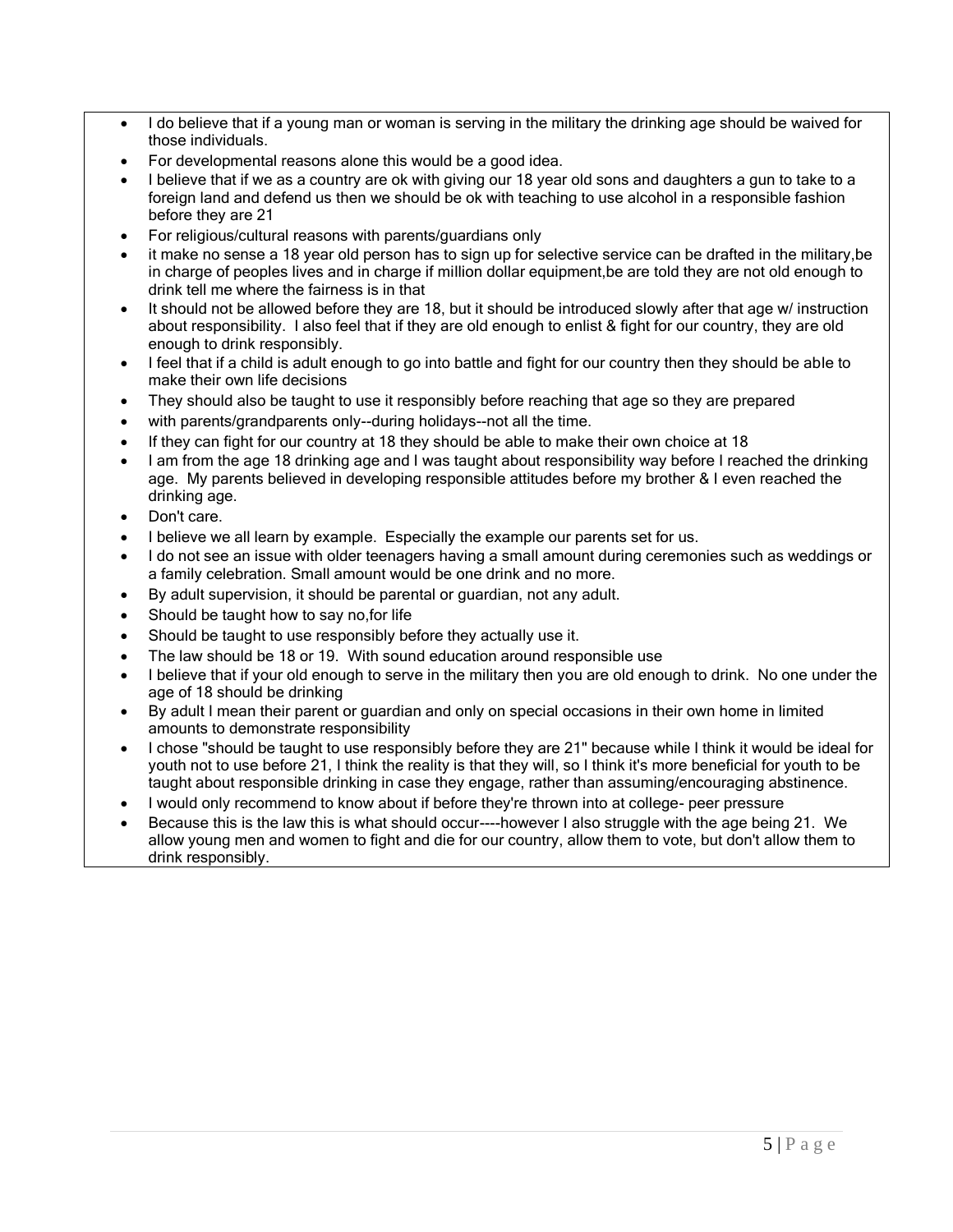

- Let's take a look at other cultures and learn from them. We need to find effective sex education as well.
- No worse than adults over 21 and drink regularly. There is no youth 21. 18 is adult.
- This goes back to the age at which teens enroll in the military. How can they be mature enough for assault weapons and war but not to drink alcohol. I'm against breaking the law, but i question the law as it relates to what can/can't be done
- I cannot really answer this question without knowing what your definition of "regular" is
- Since you have not clarified what your definition of regularly is, I am going to assume that you mean every day. For 18 to 21 years of age, I feel holidays, special occasions, occasionally on a weekend would be OK
- 18 should be the drinking age if they can go in service then they could drink
- again depends on circumstances
- Maturity level even at age 21 is not the best.
- Not so much wrong as unhealthy
- We're Italian and there was always Red Wine at the dinner table. Children were included on special events and holidays with an ounce.
- since the drinking age is 21, it would be very wrong for those under 21 to regularly consume alcohol.
- Individual thing. Some are mature enough to handle, some are not.
- Again, it depends on the circumstance. For instance, an underage soldier on leave from combat duty should be allowed an exception.
- I believe that a person for all intensive purposes becomes an adult at the age of 18. They are legal at the age of 16/17 in the court system. They are allowed to enlist at the age of 18. I don't know what they think they are accomplishing with these extra three years.
- I don't see it in moral terms like wrong or right. There is an increased risk of addiction the younger one starts so it is risky not wrong
- Not regularly, occasionally is fine
- If they are responsible, and not too much younger than 21.
- They risk making poor decisions that can be life long. Also risk addiction.
- Hard question to answer. If the law was 18 then I would see it differently. Any younger than that I feel is wrong.
- Under 18 is wrong
- Regular use by a young adult would be concerning
- youth 20 and under is how I answered the question.
- Because of the law...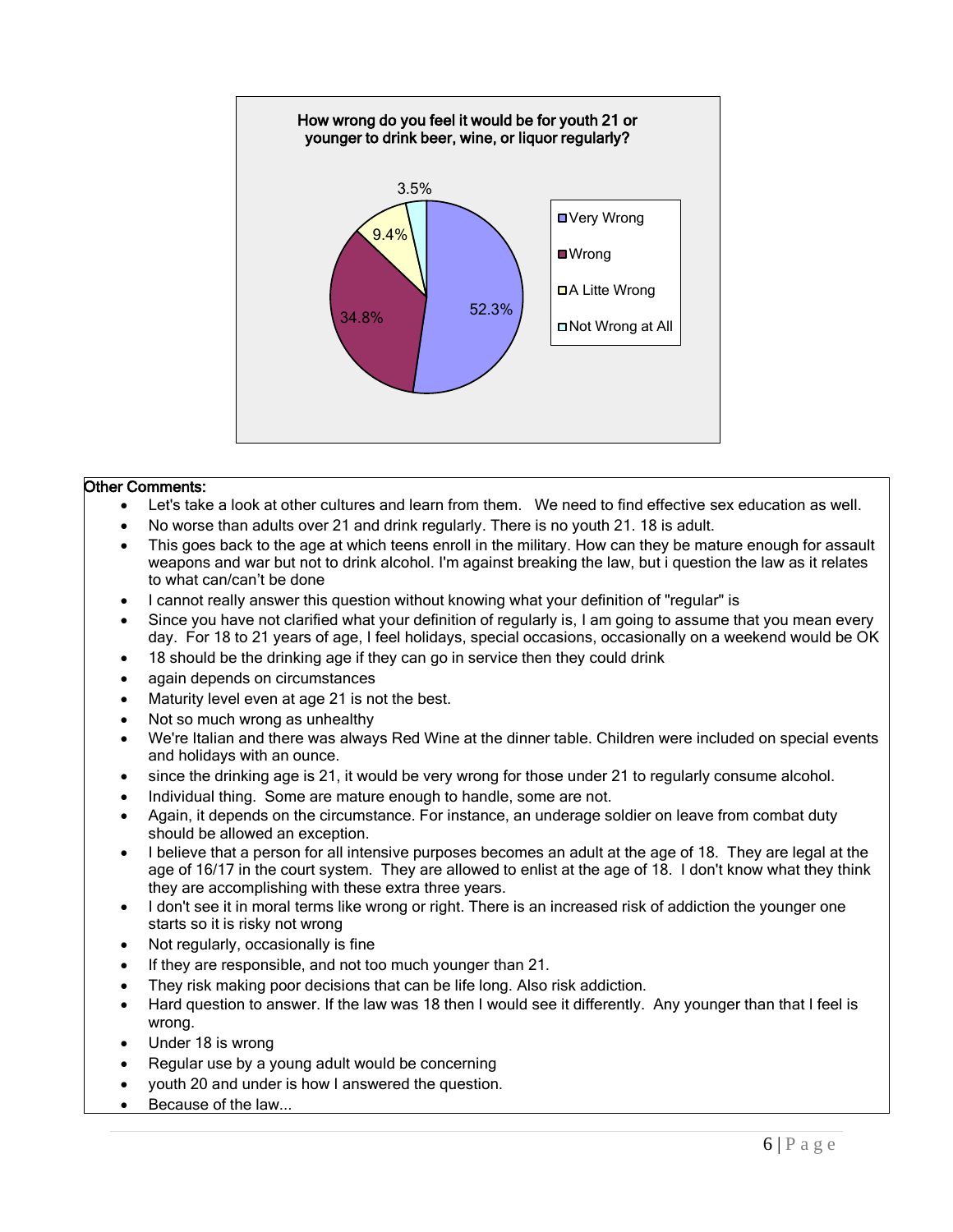| If a young person under 21 in your community wanted to get beer, wine or hard liquor (for<br>example, vodka, whiskey or gin) how easy would it be for them? |       |     |  |
|-------------------------------------------------------------------------------------------------------------------------------------------------------------|-------|-----|--|
| <b>Response</b><br><b>Response</b><br><b>Answer Options</b><br>Percent<br>Count                                                                             |       |     |  |
| Very easy                                                                                                                                                   | 30.1% | 74  |  |
| Somewhat easy                                                                                                                                               | 55.3% | 136 |  |
| Somewhat hard                                                                                                                                               | 13.4% | 33  |  |
| Very hard                                                                                                                                                   | 1.2%  | 3   |  |
| <b>Total Respondents</b><br>246                                                                                                                             |       |     |  |

- Stores do a good job checking for ids
- It's easier for them to purchase marijuana I believe.
- do not know
- Don't know
- I don't know. We do not have a liquor store but there are places to buy beer.
- Straw purchase.
- Unknown
- "under 21" is tough my answers are geared to those out of high school age 19 and 20 in college, my answers would be very different for those 15 and 16 in high school
- I know how easy it was for my son & his friends to get alcohol when he was in high school 20 yrs ago, and I have no reason to feel that things have changed over time.
- Probably easy enough, people in this town are on the... low end of the spectrum for making good choices.
- According to my children, very easy.
- Leave in the country.
- UNSURE
- unsure
- not sure
- Don't know
- They have connections via businesses in our community who employ teenagers.
- Not sure really
- unsure
- If someone 21 or older bought alcohol for them, or if they had access to alcohol in someone's home, it would be easy for them to get.
- I don't know.
- I do not know
- This is a question to ask the youths

| If a young person under 21 in your community wanted to get marijuana, how easy would it<br>be for them? |       |     |  |
|---------------------------------------------------------------------------------------------------------|-------|-----|--|
| <b>Response</b><br><b>Response</b><br><b>Answer Options</b><br><b>Percent</b><br>Count                  |       |     |  |
| Very easy                                                                                               | 52.5% | 128 |  |
| Somewhat easy                                                                                           | 41.4% | 101 |  |
| Somewhat hard                                                                                           | 5.7%  | 14  |  |
| Very hard                                                                                               | 0.4%  |     |  |
| <b>Total Respondents</b>                                                                                |       | 244 |  |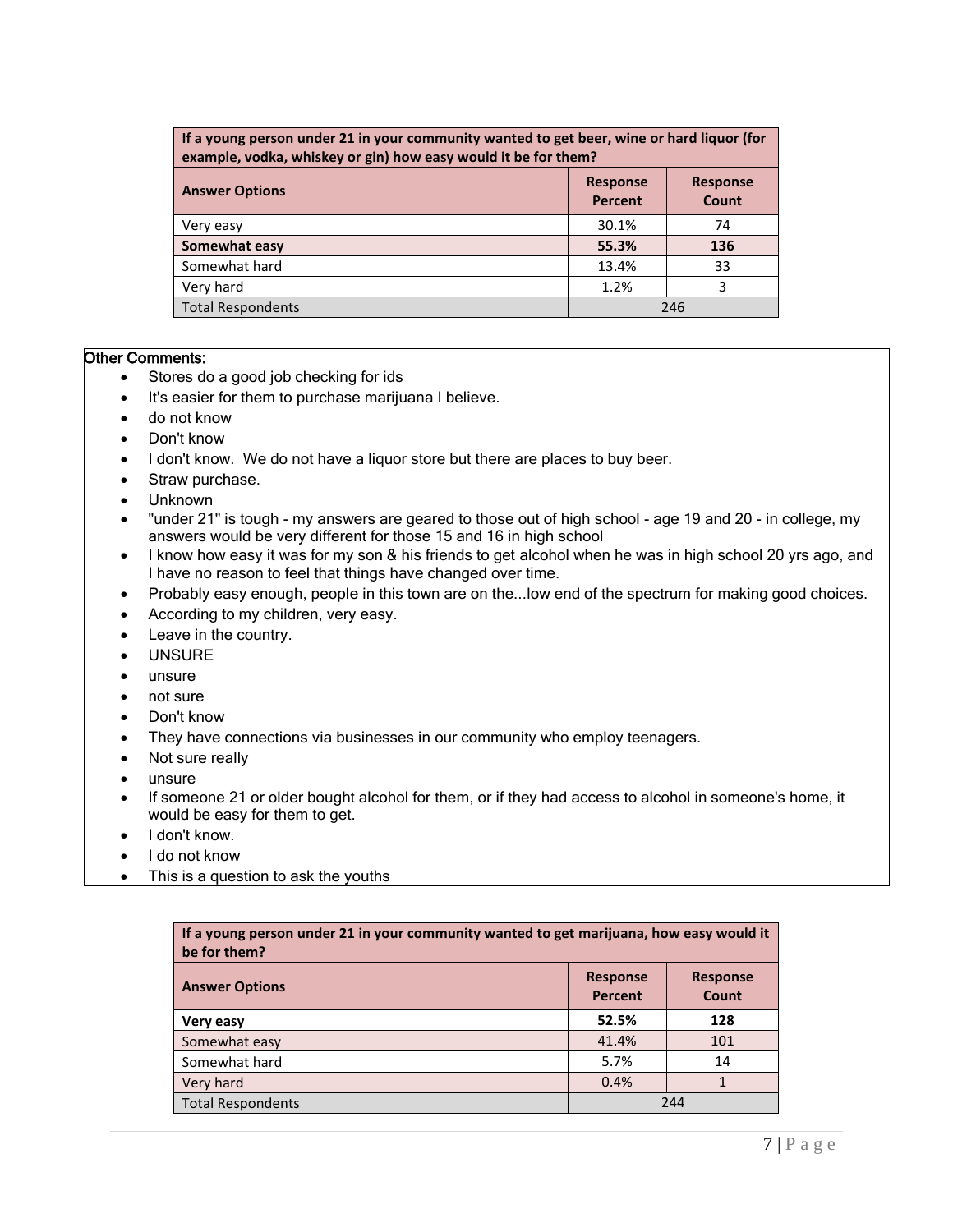- Easier than buying a beer, I think.
- I have no idea
- no idea
- Don't know
- Not sure
- not sure
- unsure but the ones that want it get it--
- only heard from school students--not sure.
- Not sure.
- According to my children, very easy.
- UNSURE
- No idea?
- unsure
- not sure
- unsure
- Unfortunately youth are able to obtain marijuana easier than alcohol per their own statements
- Don't know
- Unfortunately!
- down town bath
- I don't know
- unsure
- I do not think some young people recognize that marijuana use is unhealthy.
- I don't know.
- I do not know



Other Comments – 2 responses of "unsure"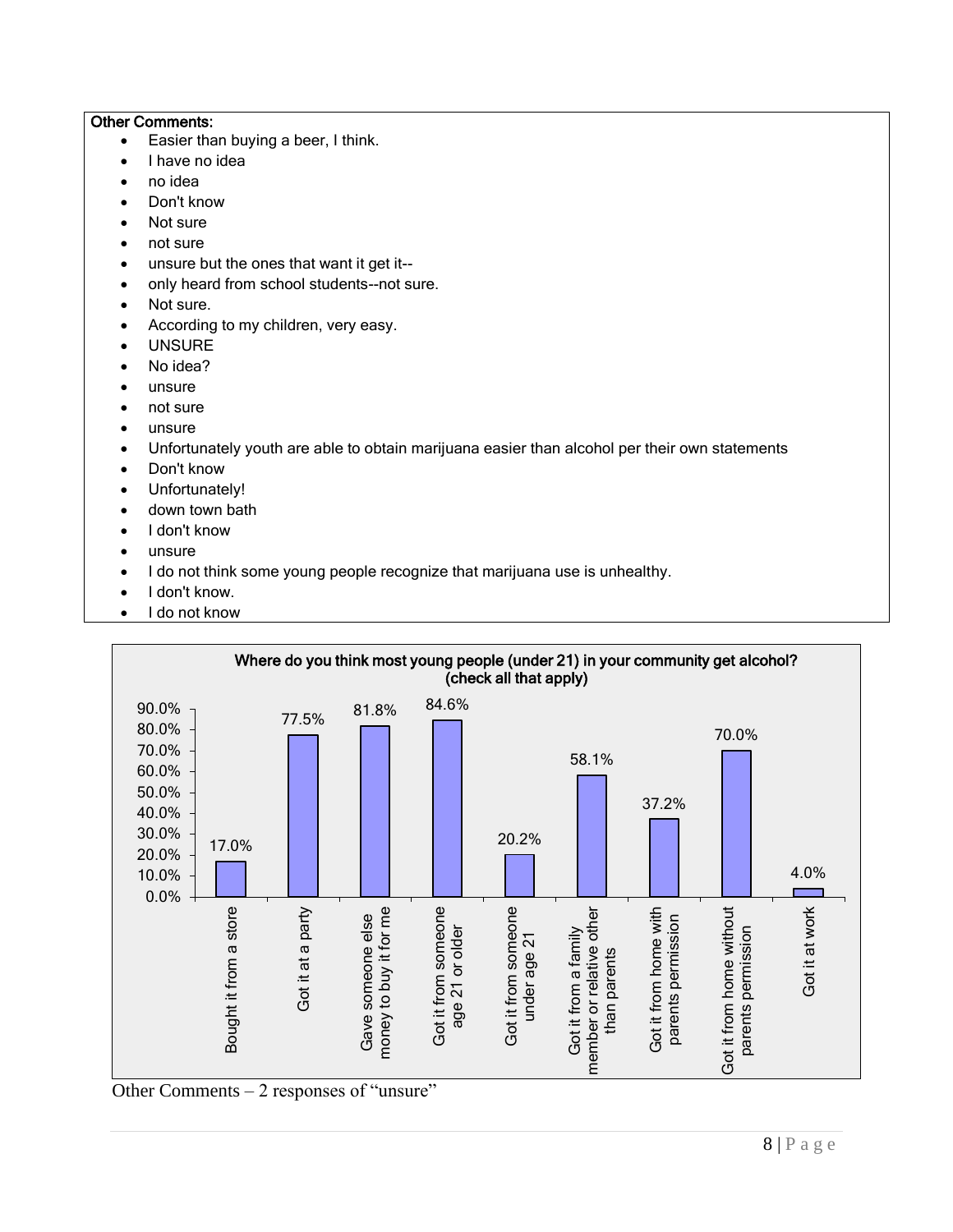

- Not sure
- not sure--assuming. I would hope not from parents/siblings or family members.
- Unknown
- I'm not really sure.
- The Internet has sites that will make concentrated thc right to people's homes.
- ??
- unsure
- I don't know

| What influences a young person's decision to drink or not? (check all that apply) |                         |                       |  |
|-----------------------------------------------------------------------------------|-------------------------|-----------------------|--|
| <b>Answer Options</b>                                                             | <b>Response Percent</b> | <b>Response Count</b> |  |
| The parent                                                                        | 66.3%                   | 169                   |  |
| <b>Friends</b>                                                                    | 97.6%                   | 249                   |  |
| Alcohol advertising                                                               | 42.7%                   | 109                   |  |
| Other adults' drinking                                                            | 54.5%                   | 139                   |  |
| Social media (facebook, internet, youtube)                                        | 71.0%                   | 181                   |  |
| <b>Total Respondents</b>                                                          | 255                     |                       |  |

- My experience with my kids is they are not exposed much at all to traditional advertising/media outlets.
- Who influenced young people to drink 20, 30, 40, 50 years ago. Alcohol wasn't invented this year.
- curiosity plays the biggest role
- societal view of alcohol use and how it is portrayed in media, tv/movies.
- All the above and their own desire to try.
- Other peers in general and the need to simply try and fit in with the peer group
- Movies
- Heredity- an inclination towards addictive behaviors, or inherited alcoholism.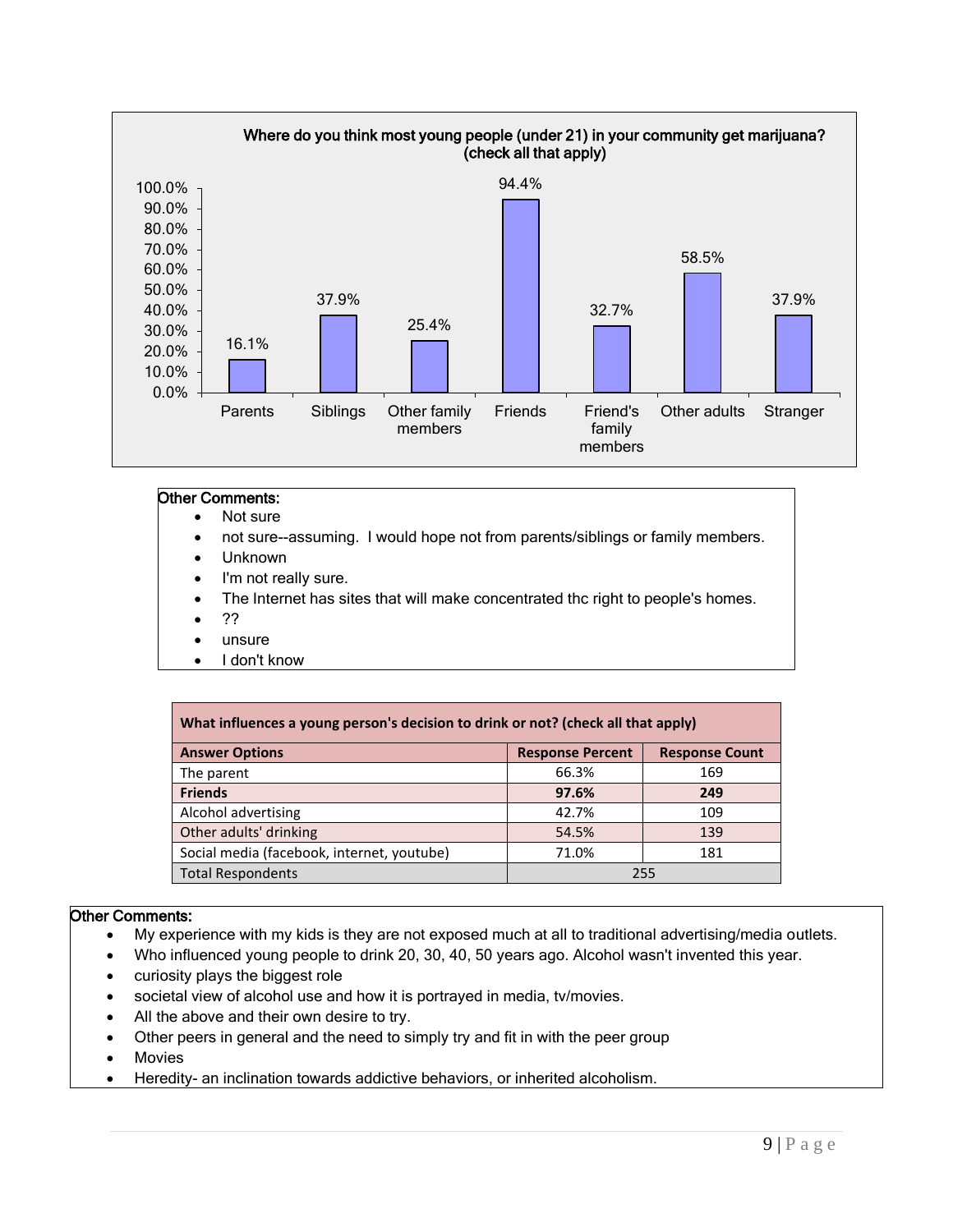| What of the following messages would you want to share with youth (under 21)? (check<br>one) |                                   |                          |  |
|----------------------------------------------------------------------------------------------|-----------------------------------|--------------------------|--|
| <b>Answer Options</b>                                                                        | <b>Response</b><br><b>Percent</b> | <b>Response</b><br>Count |  |
| It is never okay for them to drink                                                           | 74.2%                             | 175                      |  |
| It is okay for them to drink if they are with their parent                                   | 14.4%                             | 34                       |  |
| It is okay for them to drink if they are with an adult                                       | 0.4%                              | 1                        |  |
| It is okay for them to drink if they don't drive                                             | 5.1%                              | 12                       |  |
| It is okay for them to drink if they are careful                                             | 5.9%                              | 14                       |  |
| <b>Total Respondents</b>                                                                     |                                   | 236                      |  |

- It's ok top drink when you are 21, but responsibly
- Be responsible, always be with friends and let an adult know how to reach them, never drive or get in a vehicle with anyone who has been drinking or done drugs, stay in contact with an adult of a safe place or safe word just in case something does go wrong
- I don't know they can join the Marines but they can't have a beer? Something is messed up with our society's approach to alcohol.
- Not a good question
- All other answers go against the law but first message I don't feel is realistic.
- Unless they are serving in the Active Military
- They should not drink until they are the age of 21
- assuming that parent is responsible
- They need to know the dangers of addiction and that there are consequences if they use illegal substances
- For religious/cultural reasons and NEVER to excess
- On special occasions under parent/adult supervision. Don't drink and drive!
- i decline to answer this as all these answers are too general. As I stated before, no drinking for under eighteen. For 18-20 yr olds, OK to drink (modestly-not to excess), as long as they are accompanied by a responsible parent or adult.
- I think its common knowledge that regardless of what we tell our children to do they will do what they want anyways. I believe in giving them the knowledge and teaching them to be responsible if they should choose to drink.
- none--- maybe special occasion like grad party WITH THEIR parent
- special holidays like Christmas, one drink w/ parents
- and do it moderately and/or socially
- Again, I'm from the 18 year old drinking age. My parents permitted Sunday wine on occasion. But taught us responsibility.
- If you want to drink, do it away from others so you don't end up injuring them somehow if you become drunk. You want to be stupid and risk injury? Fine, but only to yourself.
- Young people in the Military live all over the world and will die for their country. They are making choices of life and death therefore should be able to make choices such as alcohol consumption. People who chose to stay at home and just (hang out) would be in another category all together.
- It's okay for them to drink if they are over 18 and with other responsible adults in a safe setting.
- With their parent and at home.
- it would depend on who was offering-not all parents/adults are looking out for the best interest of minors
- They have to be aware of the risks associated with alcohol consumption. Including if there is a family history of addiction. A young person consuming alcohol should be able to openly and honestly explain why they are drinking. This will ensure they aren't starting to self medicate for underlying mental health of emotional functioning issues
- Because the law is 21.
- Under 18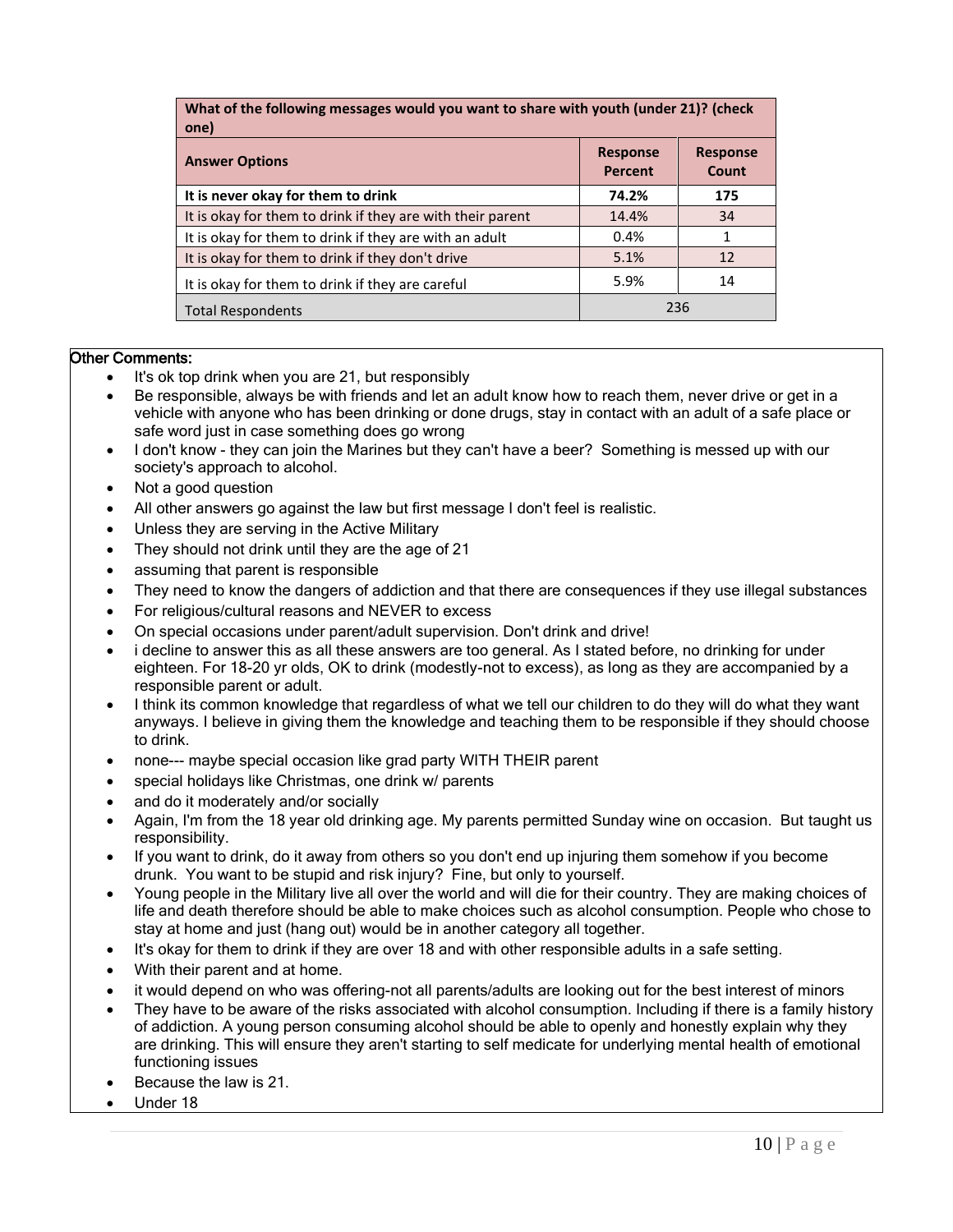- I am concerned if you drink under the age of 21, but if a parent is going to allow their own child to drink it needs to be demonstrated that alcohol use should be done in moderation and that it is never safe to drink and then drive
- if 21 or over
- It's not healthy for them to drink, but if they choose to drink there are things they can do to keep themselves as safe as possible
- to make them aware before college pressure 18yoa, or in military- if they can fight and die for our country a responsible drink should be allowed
- If they are 20 and have a glass of wine or a beer, with their parent.
- Please respect the law, but you should be learing the responsibility and impacts of alcohol/other drugs before you become of legal age, so this way it is not abused and not taken lightly
- Your question being focused on youth (under 21) makes this a difficult question to answer for me, and I assume others, who may have different beliefs for those under 18 than we do for those under 21.
- When they are 21 they can decide but would encourage to do so responsibly
- They are youth they are going to drink, so arm them to be responsible.
- not that it is ok, but i know you will do this, be safe and smart



- If it's smoked regularly development risks and long term health risks. Smoked occasionally, and not driving - probably much lower risks than drinking.
- In and of itself.
- Gateway drug, I work at a detox, and all my patients say starting smoking weed was the biggest mistake.
- Mostly, because it leads to other drugs that are more powerful.
- Other than the effect of actually smoking something and how it affects the lungs, i believe there is minimal risk of injury as long as they refrain from driving.
- Had a friend many years ago who smoked marijuana regularly--changed her personality.
- I think they are in more danger drinking alcohol
- again depends on circumstances- where they are what they are doing
- Just like with alcohol your inhibition and judgement is reduced.
- don't know that much about except what we hear on TV
- I'm sure it will be legalized in the near future. While I do not enjoy smoking Mj, I feel we must begin teaching responsible use similar to alcohol, expand the "No Driving" education, etc as I believe this change is inevitible.
- Don't care.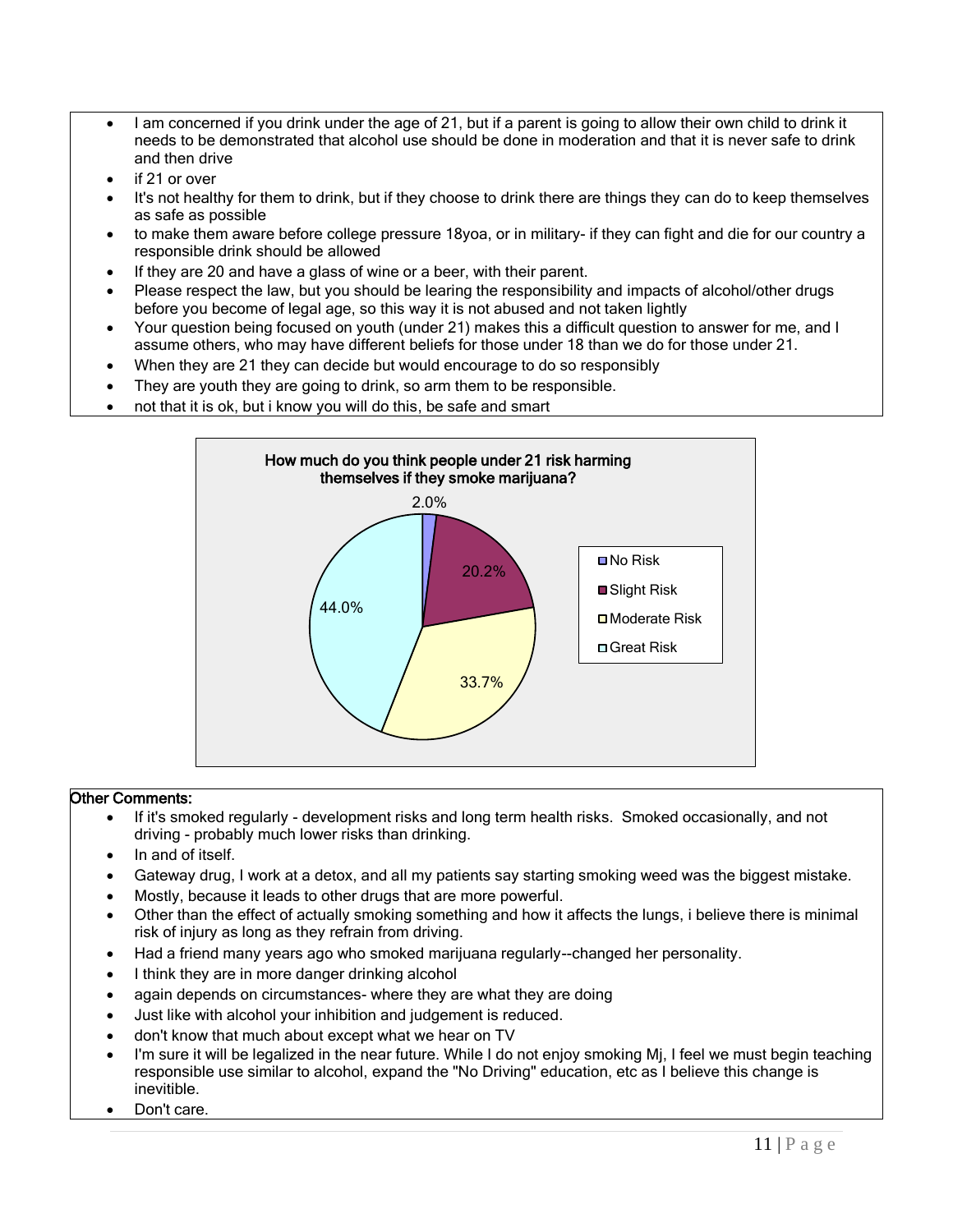- Depends on age and other genetic/social factors greater risk younger they are when they start.
- As with any drug. Why is it being used. There is always a risk with self medication especially at a young age when it is the time we learn proper and healthy coping skills
- It is the beginning of possibly using more powerful and dangerous drugs. I am against it!
- I do not think some young people recognize marijuana as a health risk, they think it is OK to use.

| Which of the following best describes your attitude about marijuana use by youth (under 21)? |                                   |                          |  |
|----------------------------------------------------------------------------------------------|-----------------------------------|--------------------------|--|
| <b>Answer Options</b>                                                                        | <b>Response</b><br><b>Percent</b> | <b>Response</b><br>Count |  |
| Should never use                                                                             | 81.9%                             | 199                      |  |
| Should not use until they are 21                                                             | 10.3%                             | 25                       |  |
| Should be allowed to use before they are 21 with adult supervision                           | 1.2%                              | 3                        |  |
| Should be taught to use responsibly before they are 21                                       | 5.3%                              | 13                       |  |
| Should be allowed to use before they are 21                                                  | 1.2%                              | 3                        |  |
| <b>Total Respondents</b>                                                                     | 243                               |                          |  |

- It should be legalized we're spending too many resources on enforcement.
- It's your choice
- But you can't teach them to use it responsibly if it isn't legal
- i think it should be legalized just like cigarettes and able to be used at the age of 18.
- Marijuana should never have been made illegal. It has only encouraged other drug use.
- unless it was a real prescription for marijuana that had no THC
- It is an illegal drug and should not be use by anyone
- I think it is less harmful than alcohol, but i don't know that they should be "taught to use responsibly"
- Should not use illegal drugs. If it were legal that would be another answer
- Marijuana should be used for medicinal purposes.
- They shouldn't do it and should be taught of the dangers and risk
- If it is legalized
- don't know
- leads to wanting other drugs.
- Don't care.
- The law.
- Totally against the use of marijuana by any person regardless of age.
- No comment on this not sure how I feel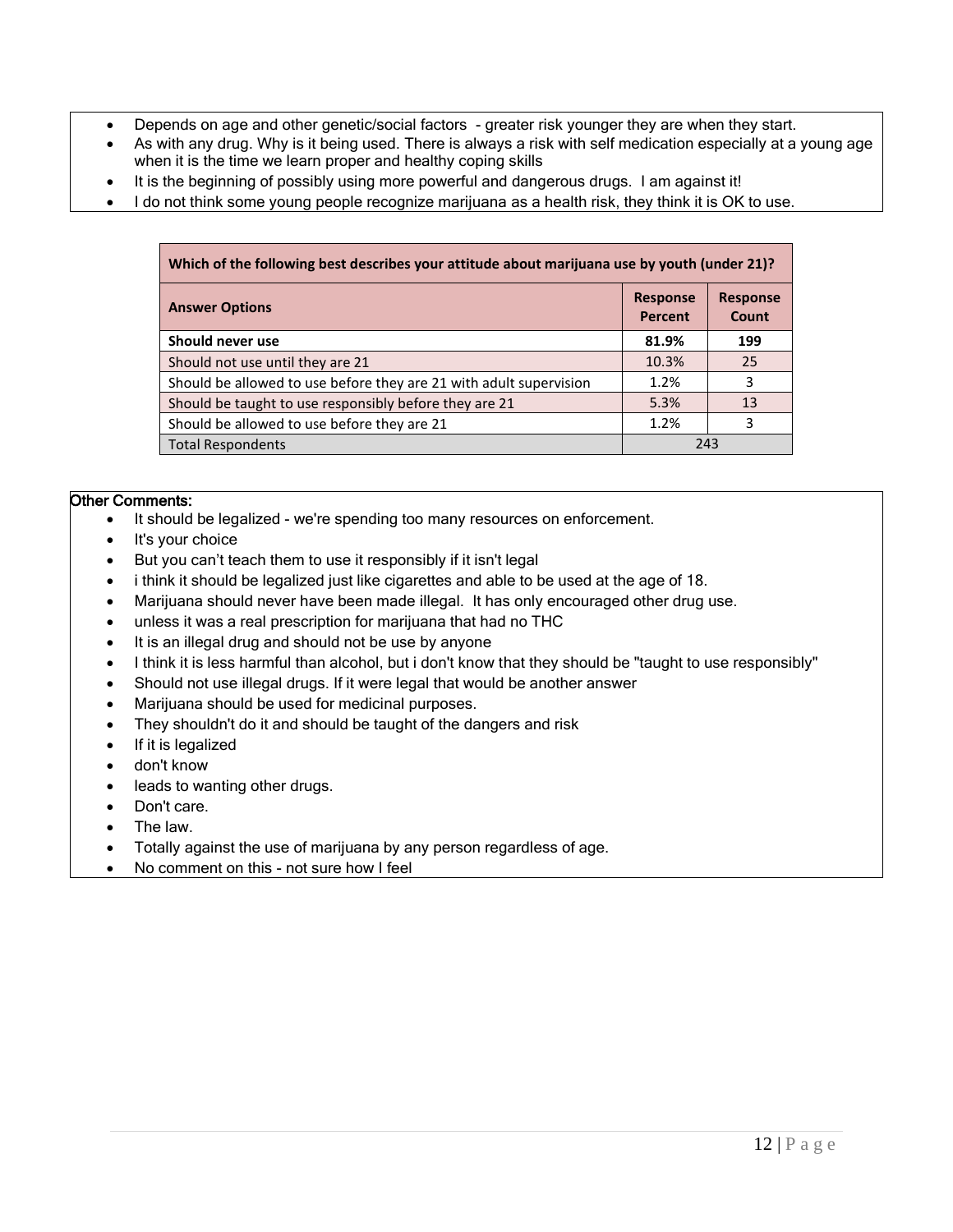| If there was a New York State Referendum to legalize the<br>recreational use of marijuana, would you support it? |                                                          |     |             |  |
|------------------------------------------------------------------------------------------------------------------|----------------------------------------------------------|-----|-------------|--|
| <b>Answer Options</b>                                                                                            | <b>Total</b><br>Response<br>Response<br>Percent<br>Count |     | Respondents |  |
| Yes                                                                                                              | 31.8%                                                    | 78  | 245         |  |
| No                                                                                                               | 68.2%                                                    | 167 |             |  |

- Not sure need more information on sale
- not sure
- I believe it legalizing marijuana would be a bad thing for youths and adults. Crime would rise.
- The unintended consequences of legalization in other states is now coming into the limelight.
- If it were restricted to 21 or older
- Marijuana should be used for medicinal purposes.
- I would of legalized marijuana before I would of alcohol years ago. I do not use but Marijuana doesn't cause as much turmoil in our families as alcohol and other drug use.
- then not so much "black market" thinking. If legal not so many want to try.
- It's already legal in many other places. The state should begin taxing as another 'luxury' item, and we need to begin appropriate education.
- Only for Adults but then they would have to give up there drivers license
- not sure
- Actual answer is a slight maybe, it would depend on restrictions and age limits ect. I lean more towards no.
- My knowledge of this drug is that it's less harmful than many other legal substances i.e. alcohol, some prescription drugs.
- In general no as since Albany would say it "would generate tax revenue", but Cuomo would just use it as he sees fit and probably go to the NY metro area for their needs.
- For cancer patients only
- Unsure.
- I have mixed feelings. I think it increases use if legal, but would also protect people from not have dangerous additives and reduce use of substitute products that are very dangerous. I see it as a health problem not a legal problem.
- Absolutely not. We are just asking for trouble if marijuana becomes legal!
- absolutely not
- Legal or illegal marijuana will still cause issues for people the same as alcohol, I personally would not vote to approve it, but understand why others would
- NEVER
- unsure
- I think marijuana use is a bad idea for everyone unless you have some legitimate doctor prescribed medical need to use it.
- Marijuana is on the same level of Tobacco and Alcohol. Tax it and regulate it and the use would go down for youths
- Again, not sure on my position at this time. I do feel it is not much different then alcohol.
- No, No, and h\_ll No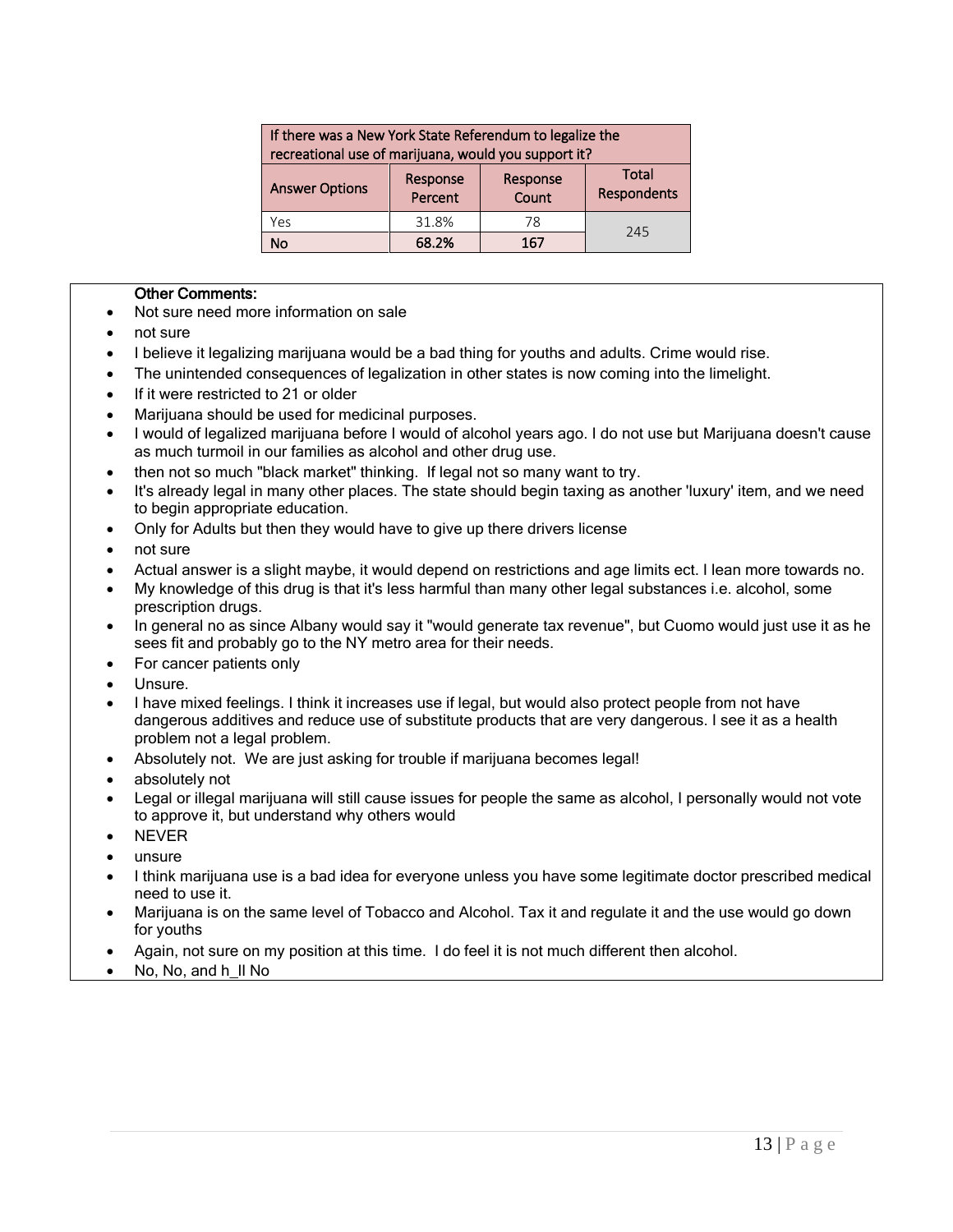| How much do you think youth under 21 risk harming themselves if they use other illegal<br>drugs (ex: bath salts, synthetic marijuana, cocaine, crack, heroin, LSD, etc.)? |                            |                          |  |
|---------------------------------------------------------------------------------------------------------------------------------------------------------------------------|----------------------------|--------------------------|--|
| <b>Answer Options</b>                                                                                                                                                     | <b>Response</b><br>Percent | <b>Response</b><br>Count |  |
| No Risk                                                                                                                                                                   | 0.4%                       |                          |  |
| Slight Risk                                                                                                                                                               | 0.8%                       |                          |  |
| Moderate Risk                                                                                                                                                             | 5.2%                       | 13                       |  |
| <b>Great Risk</b>                                                                                                                                                         | 93.6%                      | 235                      |  |
| 251<br><b>Total Respondents</b>                                                                                                                                           |                            |                          |  |

- very strong/ drugs....no one should use or condone the use of any of the above substances
- been out too long my baby is 34
- Addiction and poor choices.

| Which of the following best describes your attitude about use of other illegal drugs by youth (under 21)? |                            |                          |  |
|-----------------------------------------------------------------------------------------------------------|----------------------------|--------------------------|--|
| <b>Answer Options</b>                                                                                     | <b>Response</b><br>Percent | <b>Response</b><br>Count |  |
| Should never use                                                                                          | 98.0%                      | 244                      |  |
| Should not use until they are 21                                                                          | 0.8%                       | 2                        |  |
| Should be allowed to use before they are 21 with adult supervision                                        | 0.0%                       | 0                        |  |
| Should be taught to use responsibly before they are 21                                                    | 0.8%                       | $\mathcal{P}$            |  |
| Should be allowed to use before they are 21                                                               | 0.4%                       |                          |  |
| <b>Total Respondents</b>                                                                                  | 249                        |                          |  |

- I think they do be foolish but prohibition is a continuing failure.
- No matter what we think it's going to be their choice
- Makes them dependent on the drug, a lot of the crimes are drug related.
- I've seen the increase in drug use in Bath area for more than 7-8 years. I've seen it before (downstate). Politically, everyone remained blind to it until we have this current crisis.
- Helps improve the gene pool by weeding out the idiots?
- NEVER!!!
- regardless of age
- No one should use drugs!

| How much do you think youth under 21 risk harming themselves if they take prescription<br>drugs that are not prescribed for them (ex: Vicodin, Oxycontin, Adderall, etc.)? |                                   |                          |  |
|----------------------------------------------------------------------------------------------------------------------------------------------------------------------------|-----------------------------------|--------------------------|--|
| <b>Answer Options</b>                                                                                                                                                      | <b>Response</b><br><b>Percent</b> | <b>Response</b><br>Count |  |
| No Risk                                                                                                                                                                    | 0.4%                              |                          |  |
| Slight Risk                                                                                                                                                                | 0.4%                              |                          |  |
| Moderate Risk                                                                                                                                                              | 6.8%                              | 17                       |  |
| <b>Great Risk</b>                                                                                                                                                          | 92.4%                             | 232                      |  |
| <b>Total Respondents</b>                                                                                                                                                   |                                   | 251                      |  |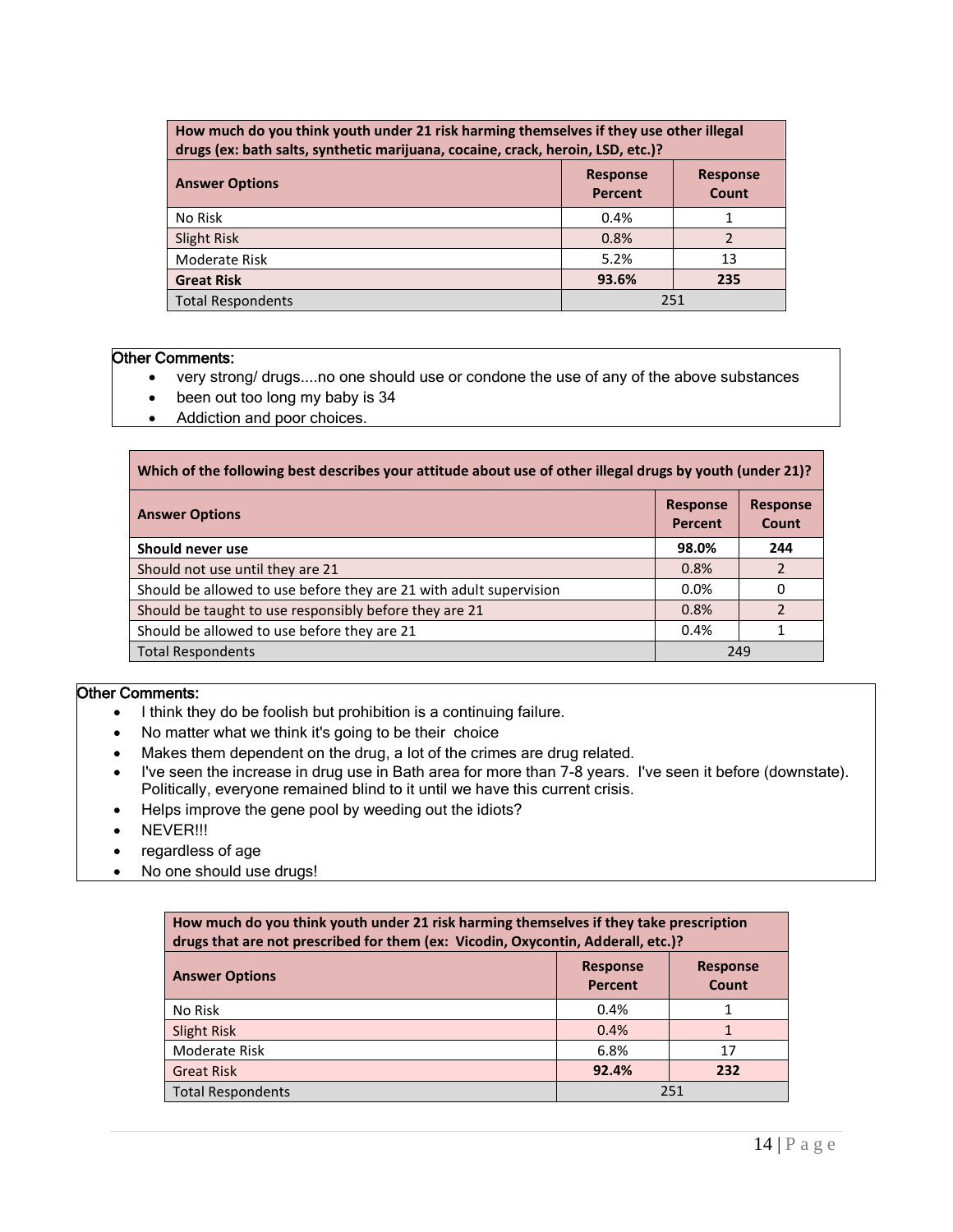- Can lead to addiction and then seeking out deadly illegal drugs.
- No one should ingest ant medication that is not prescribed to them by a physician
- Will lead to health problems; job loss and possible death.
- I think they are at risk by a prescription as well
- Makes them want more, so will go to other sources of drugs.
- High risk for addiction
- All of these substances are just brand name versions of street drugs. When youth get to college or after and they can no longer afford rx meds or no longer have easy access to them (i.e. Parents) then they will change to the street equivalent.
- Addiction!
- Prescription drugs should only be taken if a doctor has prescribed them for you, and he/she monitors their use and effect on the patient.

| I would approve of a marijuana grow/nursery operation in my<br>community? |                                   |                          |                                    |
|---------------------------------------------------------------------------|-----------------------------------|--------------------------|------------------------------------|
| <b>Answer Options</b>                                                     | <b>Response</b><br><b>Percent</b> | <b>Response</b><br>Count | <b>Total</b><br><b>Respondents</b> |
| Yes                                                                       | 37.8%                             | 91                       | 241                                |
| <b>No</b>                                                                 | 62.2%                             | 150                      |                                    |

- only for medical conditions
- if it's legal, then farmers and people can benefit from making money on additional crops besides corn and regular farm crops.
- not sure
- to provide for medical use only
- For medicinal purposes only.
- I honestly don't care I think there are bigger problems in our community to worry about and as a tax payer would rather the cops worry about getting them off the streets.
- only because it is such a small community and it could bring crime for those living in that area-
- It would be guarded/watched, have rules to keep legal.
- for prescription use
- Y/N. Should be in a rural area, away from towns, villages, housing complexes.
- not sure
- for medical use.
- If it were specifically for medical/prescription use only.
- If it was for medicinal purposes. There are properties in marijuana that can help people with seizure disorders, nausea etc.
- for medical use not recreational
- it is already being grown illegally, not much can be done about it. I would be concerned with an increase in burglary/theft.
- For medical purposes only
- absolutely no
- Medicinal purposes only
- NEVER
- unsure
- Terrible, terrible, terrible idea.
- No comment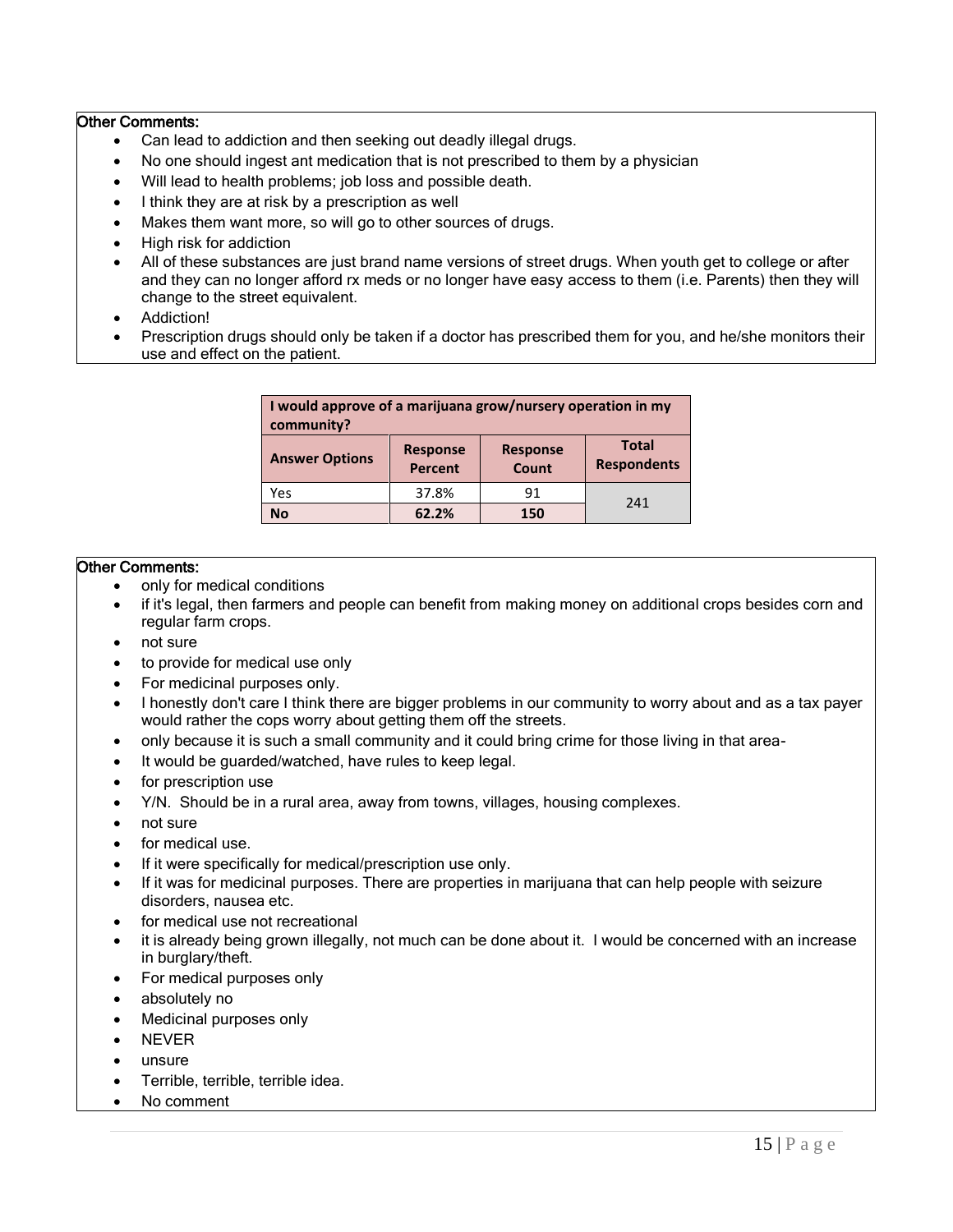| I would approve of a medical marijuana dispensary in my community? |                         |                       |                          |  |
|--------------------------------------------------------------------|-------------------------|-----------------------|--------------------------|--|
| <b>Answer Options</b>                                              | <b>Response Percent</b> | <b>Response Count</b> | <b>Total Respondents</b> |  |
| Yes                                                                | 58.3%                   | 140                   | 240                      |  |
| <b>No</b>                                                          | 41.7%                   | 100                   |                          |  |

- I assume any/all dispensaries would have sufficient ways to keep people out (ex. alarms, locks, safes, etc).
- Only is the medical marijuana is in pill form.
- not sure
- Not sure.
- Don't care
- same reason-
- for prescription
- for medical use
- This is a hard one. I have a niece who has seizures & the liquid form calms her. I'm not really sure
- I would approve it if it was highly regulated
- again, my concern would be higher for increase in burglary/theft
- with great care on the dispensing of it
- unsure
- I would only approve of this if this was very carefully regulated and controlled so non-medical users could not get access..
- unsure

| For the general population (adults), I believe marijuana use is okay under the following condition                                                                                                                                                                                                                   |                         |                       |  |
|----------------------------------------------------------------------------------------------------------------------------------------------------------------------------------------------------------------------------------------------------------------------------------------------------------------------|-------------------------|-----------------------|--|
| <b>Answer Options</b>                                                                                                                                                                                                                                                                                                | <b>Response Percent</b> | <b>Response Count</b> |  |
| For any reason                                                                                                                                                                                                                                                                                                       | 16.6%                   | 41                    |  |
| For an approved medical condition (The 10 legally approved conditions<br>are: cancer, HIV infection or AIDS, amyotrophic lateral sclerosis (ALS),<br>Parkinson's disease, multiple sclerosis, spinal cord injury with spasticity,<br>epilepsy, inflammatory bowel disease, neuropathy, and Huntington's<br>disease). | 68.8%                   | 170                   |  |
| Never                                                                                                                                                                                                                                                                                                                | 14.6%                   | 36                    |  |
| <b>Total Respondents</b>                                                                                                                                                                                                                                                                                             | 247                     |                       |  |

- Only in the pill form why do more harm to the lungs and other body areas by allowing the smoking of marijuana.
- Only if a physician recommends for medical conditions
- don't care I don't feel threatened by marijuana use by anyone or ever have. I have felt threatened by people drinking and using other drugs
- Also mental health issues
- same conditions as alcohol- not while driving working caring for children ect
- Although I am skeptical about the findings.
- Each individual's choice. If it helps with pain-their choice.
- As long as it's treated like cigarette smoking and not allowed in public places. Last thing I need is to smell that crap.
- With extremely strict guidelines regarding dispensing and use.
- on the fence with this one
- Only under very strict supervision!